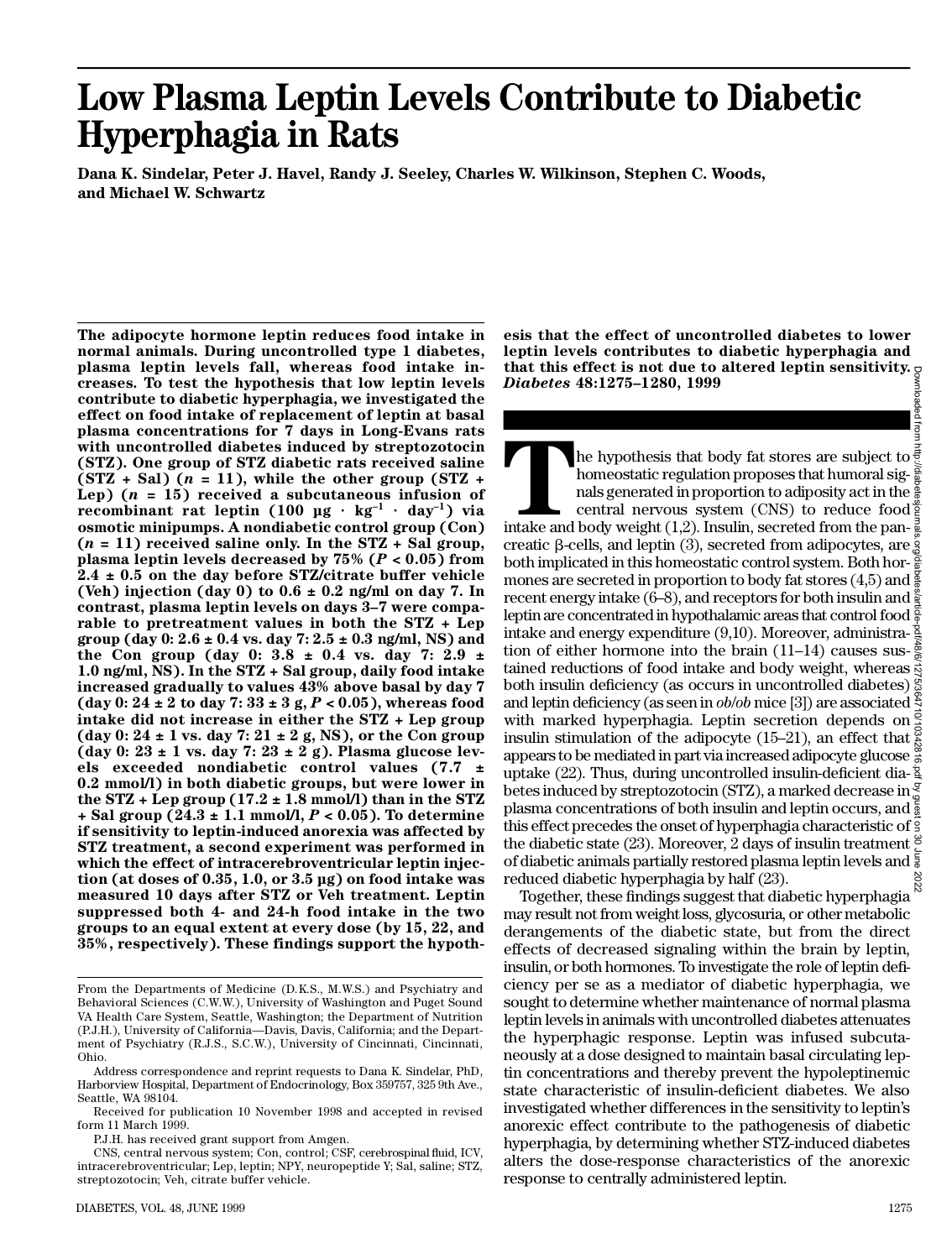#### **RESEARCH DESIGN AND METHODS**

**Animals and experimental procedures.** Experiments were performed on male Long-Evans rats that were housed individually in a temperature-controlled environment (22°C) with a 12:12-h light:dark cycle; the rats were obtained from the breeding colony maintained by the Department of Psychology at the University of Washington. All rats had ad libitum access to pelleted rat food (Harlan-Teklad, Madison, WI) and tap water. All procedures were performed in accordance with institutional guidelines of the Animal Care Committee at the University of Washington. **Experiment 1.** One week before the experiment, rats (~250 g) were anesthetized with an intraperitoneal injection of ketamine:xylazine (60:8 mg/kg), and an indwelling catheter was inserted into the right jugular vein. The catheter was extended to the level of the right atrium, and the free end of the catheter was passed subcutaneously to the back of the neck where it was externalized and sutured in place. Animals were treated prophylactically with gentomycin (8 mg i.m.) and were allowed to recover to presurgical levels of body weight and daily food intake before each experiment.

On day 0, the rats were divided into three groups of equivalent mean body weight and daily food intake. Two groups received a subcutaneous injection (40 mg/kg) of freshly prepared STZ (Sigma, St. Louis, MO) in 0.5 mol citrate buffer (pH 4.5) on each of 2 consecutive days to induce diabetes. This regimen has been shown to produce type 1 diabetes (plasma glucose >20 mmol/l) in >95% of treated animals without inducing renal failure or hypoglycemia (24). Subsequently, under ketamine:xylazine anesthesia, one group ( $STZ + \text{saline}$  [Sal]) ( $n =$ 11) received a subcutaneous implanted osmotic minipump (Alza Scientific Products, Palo Alto, CA) that infused saline alone, while the other diabetic group (STZ  $+$  leptin  $[{\rm Lep}]$ )  $(n = 15)$  received a subcutaneous implanted osmotic minipump containing recombinant rat leptin (Amgen, Thousand Oaks, CA) diluted in saline with an infusion rate of 100  $\mu$ g · kg<sup>-1</sup> · day<sup>-1</sup>. The third group remained nondiabetic, receiving two consecutive daily subcutaneous injections of citrate vehicle (Veh) rather than STZ, and subcutaneous osmotic minipump containing saline (Con). Plasma samples, food intake, and body weight measurements were taken every morning for 1 week after the first STZ/Veh injection.

Blood samples (1 ml) were obtained at 0800 (normal nonfasting conditions 1 h after "lights on") and were placed into tubes containing EDTA (1 mg/ml). Plasma was separated by centrifugation and red blood cells were washed and resuspended in sterile saline and reinfused to prevent anemia. Plasma samples were kept in an ice bath during processing and then stored at  $-70^{\circ}$ C until assayed for determination of insulin, leptin, and glucose concentrations. Plasma glucose was determined by the glucose oxidase method (Beckman Instruments, Brea, CA). Plasma insulin (25,26) and leptin levels (Linco, St. Louis, MO) (27) were determined by radioimmunoassay as previously described.

**Experiment 2.** Two weeks before the experiment, rats  $(\sim 350 \text{ g})$  underwent stereotaxic cannulation of the third cerebral ventricle under ketamine:xylazine anesthesia as previously described (28). Animals were allowed to recover to presurgical levels of weight and food intake before the experiment was begun. Patency of the intracerebroventricular (ICV) infusion system and verification of cannula placement were confirmed by ICV injection of angiotension II (10 ng in 1 µl) 1 week after the surgical procedure. Animals that did not drink 5 ml of water within 60 min after treatment were not included in the experiment.

After cannulation, rats were separated into two groups of equivalent mean body weight and daily food intake. One group  $(n = 17)$  received a single dose of STZ (65 mg/kg) via a tail vein under light halothane anesthesia to induce insulin-deficient diabetes, while control animals  $(n = 13)$  received citrate buffer only (Veh). The two groups were subsequently maintained on their standard diet for 10 days, and food intake and body weights were monitored daily. After diabetic hyperphagia was established in the STZ group, rats were adapted to a schedule in which food was removed from the cage and the animals were weighed 3 h before the end of the light cycle. On experimental days, 45 min after the food was removed, each animal was injected with human leptin (0, 0.35, 1.0, or 3.5 µg) (Hoffmann-LaRoche, Nutley, NJ) in synthetic cerebrospinal fluid via the ICV cannula in a volume of 3.5 µl. Food was returned at "lights out," and food intake was measured over the next 4 h and again 24 h after the leptin injection. Each diabetic rat received each dose of leptin with the order counterbalanced across subjects using a Latin-square design, with no injections occurring on the 4 intervening days between consecutive experimental days.

**Statistics.** All data are expressed as means ± SE. The level of significance was *P* < 0.05. The data were analyzed for differences on the basis of group-by-group comparisons and for changes from intragroup baseline values using one-way analysis of variance. Statistical comparisons were made using the Statview II (Calabasas, CA) computer program. Fischer's protected least significant difference test for multiple comparisons was used post hoc when significant *F* ratios were obtained. Experiment 2 was analyzed using standard mixed-model analysis of variance (STZ versus Veh) for the between-subjects variable and dose (as the withinsubjects variable) on the raw food intake data at 4 and 24 h, followed by Tukey's paired sample or independent *t* test, as appropriate.

## **RESULTS**

**Experiment 1.** In the STZ + Sal group, plasma insulin (Fig. 1) fell significantly from  $377 \pm 104$  (day 0) to  $202 \pm 27$  pmol/l by day  $3$  ( $P < 0.05$ ) and remained low thereafter (186  $\pm$ 45 pmol/l, day 7), and this was associated with an increase of plasma glucose concentrations (Fig. 1) from  $8.0 \pm 0.2$  (day 0) to  $19.4 \pm 1.7$  mmol/ $(P < 0.05)$  by day 2 and was increased threefold over basal by the end of the experiment (24.3  $\pm$ 1.1 mmol/l, day 7). In the STZ + Lep group, plasma insulin concentrations fell comparably from  $317 \pm 36$  (day 0) to  $220 \pm$ 28 pmol/l by day  $3 (P < 0.05)$  and remained low for the duration of the experiment  $(201 \pm 36 \text{ pmol/l}, \text{day } 7)$ . Hyperglycemia was evident by day  $2(13.9 \pm 1.5 \text{ mmol/l}, P < 0.05)$  and was increased by more than twofold over basal by day 7 (17.2  $\pm$ 1.8 mmol/l,  $P < 0.05$ ) in the STZ + Lep group, but the degree of hyperglycemia was significantly lower than that achieved in the STZ + Sal group. In contrast, neither plasma insulin  $(378 \pm 63 \text{ pmol/l}, \text{days } 0 - 7)$  nor plasma glucose levels  $(7.7 \pm 1)$ 0.2 mmol/l) changed significantly over the course of the experiment in nondiabetic controls.

Plasma leptin levels (Fig. 2) fell significantly in the STZ + Sal group from  $2.4 \pm 0.5$  (day 0) to  $1.1 \pm 0.3$  ng/ml ( $P < 0.05$ )



**FIG. 1. Plasma insulin and glucose levels in control and STZ-induced diabetic rats. After a basal period (day 0), rats received STZ injections (40 mg/kg) on 2 successive days plus subcutaneous delivery of saline (STZ + Sal)** or recombinant rat leptin  $\left(\text{STZ + Lep}\right)$  at 100  $\mu$ g ·  $\text{kg}^{-1}$  · day<sup>-1</sup> via osmotic minipump. The Con group received Veh and subcu**taneous saline. \****P* **< 0.05 vs. STZ + Lep.**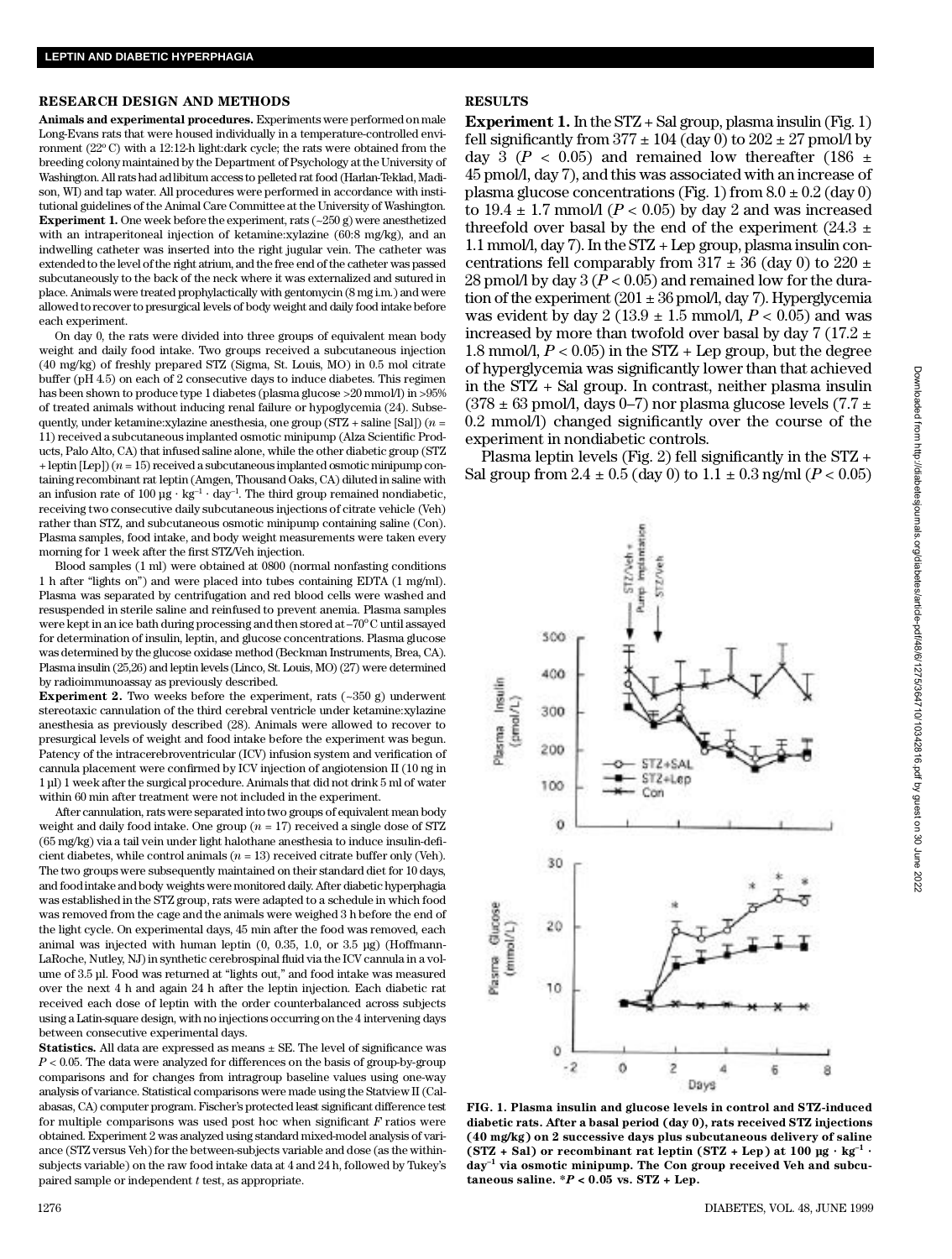by day 3 and were reduced by 75% at the end of the study (0.6  $\pm$ 0.2 ng/ml, day 7). In the diabetic group receiving recombinant rat leptin, plasma leptin levels increased from  $2.6 \pm 0.4$ (day 0) to a peak of  $5.9 \pm 0.4$  ng/ml on day 1 ( $P < 0.05$ ), presumably because of exogenous leptin infusion superimposed on the basal plasma leptin level. For the final 5 days, however, leptin concentrations in the STZ + Lep group  $(2.8 \pm 0.3 \,\text{ng/ml})$ were comparable both to pretreatment values and to levels in the nondiabetic control group, in which the plasma leptin concentration  $(3.1 \pm 0.9 \,\text{ng/ml}, \text{days } 0\text{--}7)$  did not change significantly over the course of the experiment. From days 3–7, leptin levels were approximately fivefold higher  $(P < 0.05)$  in both STZ + Lep and Con rats than in the STZ + Sal group.

Daily food intake (Fig. 2) did not differ among the three groups on day  $0$  (24  $\pm$  2 g), but declined in each group after minipump implantation (days 1 and 2). In the  $STZ + Sal$ group, food intake increased gradually to values 43% greater than basal by day  $7(33 \pm 3 \text{ g/day}, P < 0.05)$ . In contrast, daily food intake in the STZ + Lep group did not exceed basal values on any day, nor did it differ significantly from control levels by the end of the experiment. Body weight increased significantly in the STZ + Sal group from  $247 \pm 10$  (day 0) to  $258 \pm 13$  g by day 7 ( $P < 0.05$ ), and in the Con group (from 246  $\pm$  5, day 0, to 266  $\pm$  6, day 7, P < 0.05), whereas it

decreased nonsignificantly in  $STZ + Lep$  from  $254 \pm 7$  (day 0) to  $248 \pm 9$  g (day 7).

**Experiment 2.** Ten days after either STZ or Veh injection, the STZ-treated rats weighed  $338 \pm 18$  g while the controls weighed  $396 \pm 12$  g ( $P < 0.05$ ). As expected, average daily food intake of the STZ-treated rats was significantly elevated  $(39.8 \pm 1)$ 4.5 g) compared with controls  $(27.3 \pm 3.7 \text{ g}, P < 0.05)$ . As depicted in Figs. 3 and 4, ICV leptin caused dose-dependent reductions of 4- and 24-h food intake in both groups when compared with synthetic cerebrospinal fluid (CSF) injection. However, the magnitude of the leptin effect did not differ significantly between the two groups. The 4-h food intakes in the group receiving the synthetic CSF injection were  $6.8 \pm 0.9$  in controls and  $8.5 \pm 1.4$  g in the STZ-treated group, while the 24h food intakes were  $28.7 \pm 2.4$  and  $38.1 \pm 4.1$  g, respectively  $(P < 0.05)$ . In both groups, the lowest leptin dose  $(0.35 \text{ µg})$ reduced 4- and 24-h food intake by  $15\%$  ( $P < 0.05$ , 24-h food intake), while the two larger doses (1.0 and 3.5 µg) reduced  $\frac{8}{8}$ food intake by 22 and 35%, respectively ( $P < 0.05$ , both time  $\frac{\alpha}{5}$ points). Two-way analysis of variance revealed no effect of  $\frac{3}{2}$ condition (i.e., STZ versus Veh) on the relationship between leptin dose and the reduction in food intake, indicating that  $\frac{5}{9}$ sensitivity to the anorexic effect of ICV leptin is not altered  $\frac{8}{9}$ in rats with diabetic hyperphagia.





**FIG. 2. Plasma leptin levels and daily food intake in control and STZ-induced diabetic rats. After a basal period (day 0), rats received STZ injections (40 mg/kg) on 2 successive days plus subcutaneous delivery of saline (STZ + Sal) or recombinant rat leptin (STZ + Lep) at 100**  $\mu$ **g**  $\cdot$   $\mathbf{kg}^{-1}$   $\cdot$   $\mathbf{day}^{-1}$  via osmotic minipump. The Con group received **Veh and subcutaneous saline. \****P* **< 0.05 vs. STZ + Lep.**

**FIG. 3. Food intake measured for 4 h after ICV administration of synthetic CSF or leptin 10 days after injection of STZ or Veh. Each dose of leptin was delivered in 3.5 µl of synthetic CSF 45 min before "lights out," as described in the text. \****P* **< 0.05 vs. 0 µg dose.**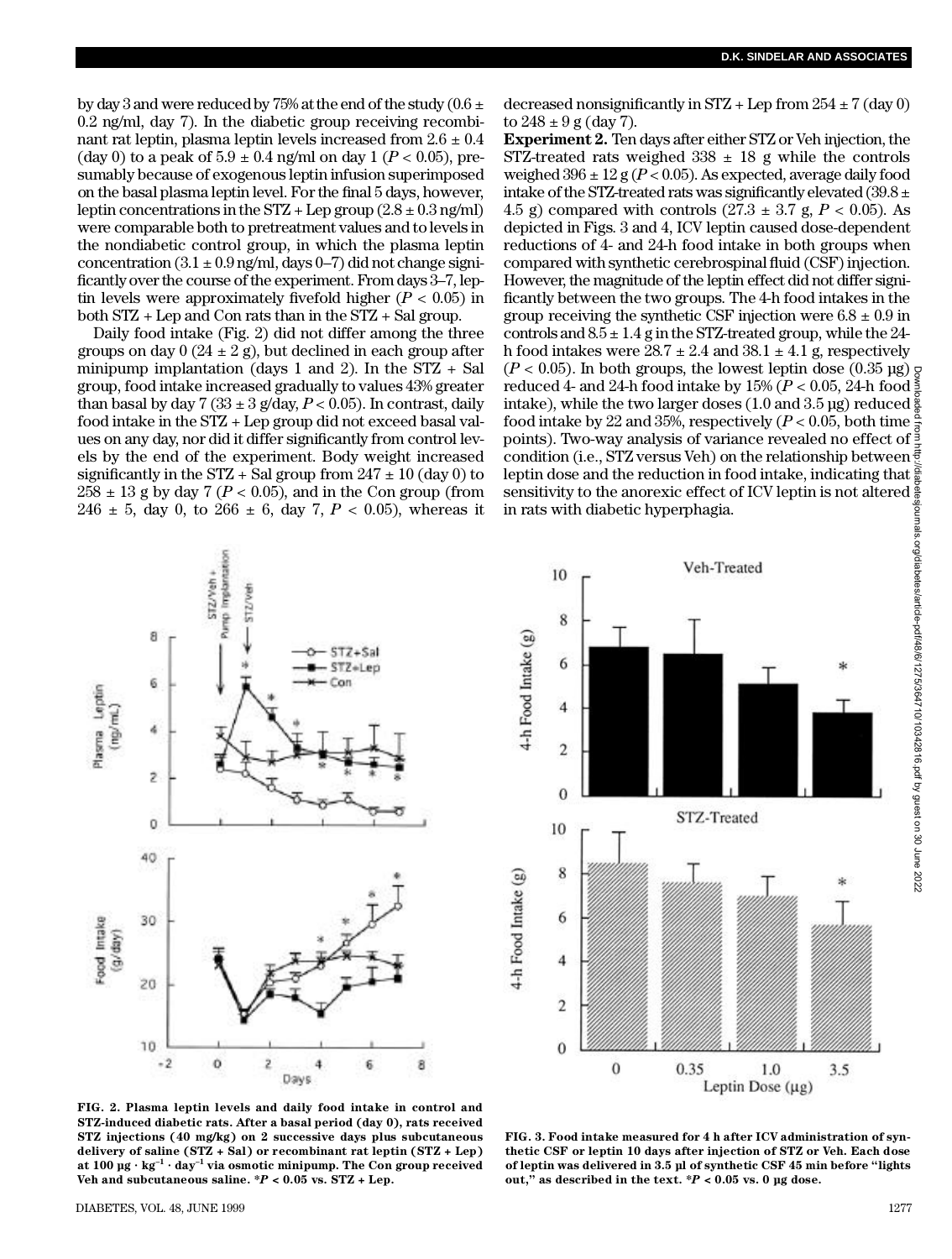## **DISCUSSION**

The pathogenesis of diabetic hyperphagia has been a focus of investigation since it was first documented experimentally more than 30 years ago (29), and many hypotheses have been forwarded to explain the phenomenon (30). Urinary loss of glucose, depletion of body fuel stores, and the inability to use glucose as an energy substrate were each proposed in early studies to explain the stimulatory effect of diabetes on food intake. In the current study, we investigated the role of leptin deficiency in the pathogenesis of diabetic hyperphagia by determining the effect on food intake of systemic leptin infusion at a dose that maintained physiological plasma leptin levels in rats with STZ-induced diabetes. We found that during uncontrolled diabetes in saline-treated rats, marked leptin deficiency developed by day 3, followed by a gradual rise in food intake that peaked at a value 43% above baseline. In contrast, food intake did not increase in diabetic rats in which leptin deficiency was prevented by exogenous leptin infusion. Leptin deficiency, therefore, appears to be required for the development of hyperphagia in rats with uncontrolled diabetes.

In *ob/ob* mice, genetic leptin deficiency is associated with increased hypothalamic expression of the long form of the leptin receptor (31,32) and increased sensitivity to leptin's anorexic effects (33). Hypoleptinemia that occurs in animals with uncontrolled diabetes (23) could therefore increase sen-



**FIG. 4. Food intake measured for 24 h after ICV administration of synthetic CSF or leptin 10 days after injection of STZ or Veh. Each dose of leptin was delivered in 3.5 µl of synthetic CSF 45 min before "lights** out," as described in the text.  $*P < 0.05$  vs. 0 µg dose.

sitivity to leptin, which might influence the effect of leptin infusion on food intake. To investigate this possibility, we conducted a dose-response study comparing leptin's ability to suppress food intake after injection into the third ventricle of STZtreated rats and vehicle-treated nondiabetic controls. Despite the characteristic hyperphagia of STZ-treated rats at baseline, ICV leptin induced a dose-dependent suppression of food intake that was comparable in the two groups (35% suppression with largest dose) and was similar in magnitude to results previously obtained in normal rats (13). These data suggest that STZ-induced diabetes of short duration does not substantially alter sensitivity to leptin-induced anorexia. This finding is in agreement with our recent observation that 7 days of uncontrolled STZ diabetes (P.J.H., D.K.S., M.W.S., unpublished observations) does not increase the hypothalamic expression of leptin receptor mRNA (diabetic group 100  $\pm$  3% vs. control group 100  $\pm$  8%, NS) despite inducing a pronounced decrease of plasma leptin levels. Thus, while it is possibile that longer periods of STZ diabetes would change leptin sensitivity or leptin receptor expression, our results suggest that neither the effect of STZ-induced diabetic hypoleptinemia to increase food intake, nor the effect of physiological leptin replacement to suppress diabetic hyperphagia, can be attributed to a change in sensitivity to leptin's anorexic effects.

Accompanying the prevention of diabetic hyperphagia in the current study was a reduction in the level of hyperglycemia in the STZ + Lep group. One possible explanation for this finding is that the leptin-induced reduction of food intake in diabetic animals resulted in lower plasma glucose levels. However, our data do not exclude the possibility that leptin treatment lowered plasma glucose levels via a mechanism unrelated to reduced food intake. Indeed, the observation that glucose levels were lower in the leptin-treated rats during the first 2 days of leptin infusion, despite similar levels of plasma insulin and food intake in the two STZ diabetic groups (Fig. 2), is consistent with an independent glucose-lowering effect of leptin. Moreover, leptin administration to *ob/ob* mice lowers glucose levels to a greater extent than can be explained by its ability to reduce food intake, apparently via a mechanism that does not require increased insulin secretion (14), and may involve reduced hepatic glycogenolysis (34).

The mechanism by which leptin suppresses food intake in diabetic animals was not addressed in the current study, but may involve changes in hypothalamic neuropeptides previously identified as targets for the action of leptin. For example, hypothalamic expression of mRNA encoding neuropeptide Y (NPY) (35), melanin-concentrating hormone (36,37), agouti-related protein (38), and orexins A and B (39) are each increased in conditions associated with weight loss or leptin deficiency, and each of these peptides exerts stimulatory effects on food intake. Conversely, melanocortins, corticotropin-releasing hormone (35), cocaine- and amphetamine-regulated transcript (40), and thyrotropin-releasing hormone (41) are neuropeptides that inhibit food intake, and each is expressed at reduced levels in rat hypothalamus when leptin and insulin concentrations are reduced (i.e., during fasting). Based on these observations, we hypothesize that peptides that stimulate food intake are overexpressed in the hypothalamus of animals with uncontrolled diabetes, as has been documented for NPY (28), and that this response is attenuated by leptin replacement. Reduced expression of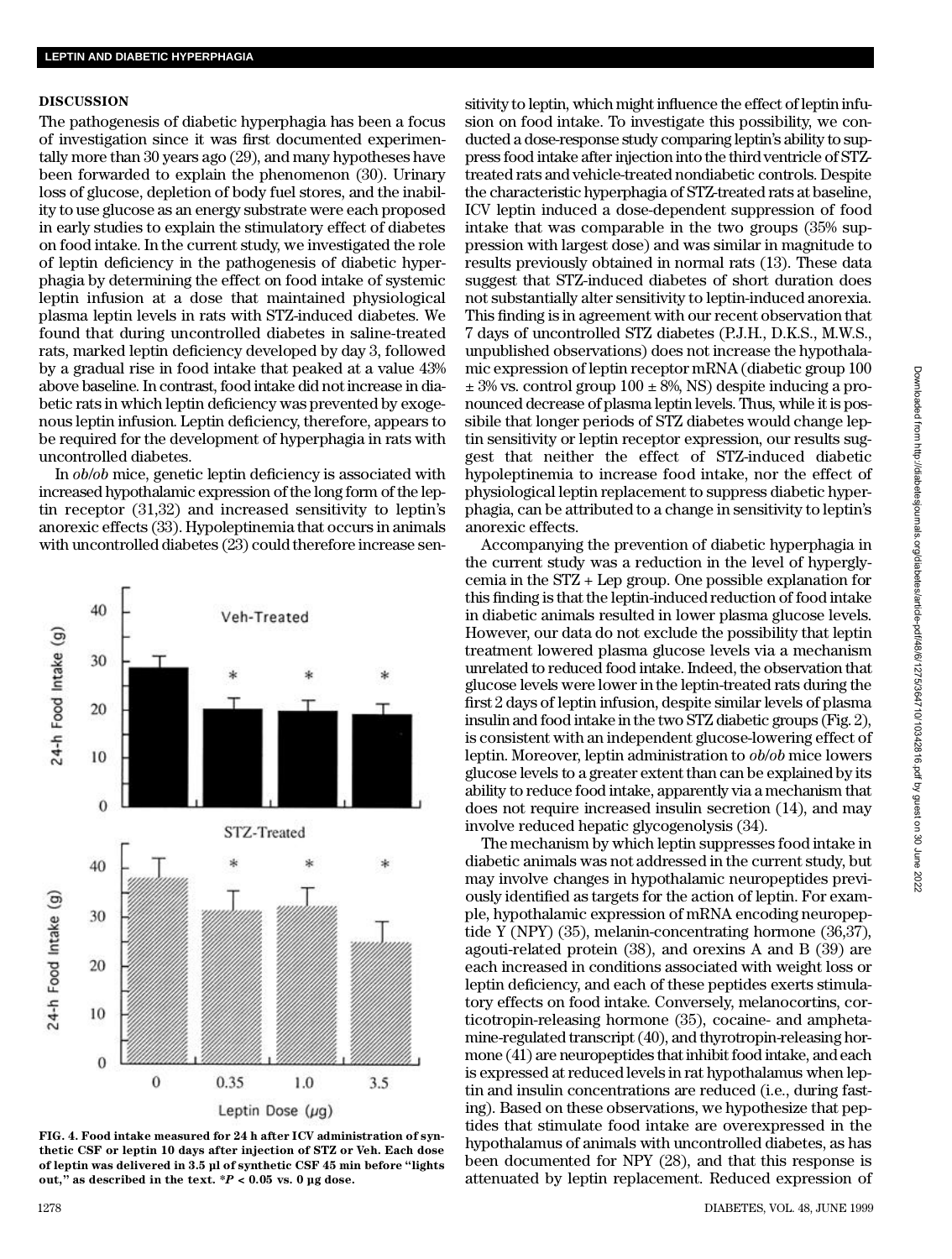anorexigenic peptides (as documented for corticotropinreleasing hormone) may also contribute to hyperphagia in diabetic rats. Additional studies are warranted to clarify the hypothalamic response to uncontrolled diabetes and the extent to which it depends on leptin deficiency.

Previous investigations suggest that CNS insulin deficiency plays an important role in the pathogenesis of diabetic hyperphagia (28). This hypothesis is based on the observation that circulating insulin enters the CNS, where it can bind to and activate insulin receptors expressed by neurons in hypothalamic areas implicated in the control of food intake, such as the arcuate nucleus (26,28,42,43). Furthermore, ICV insulin infusion lowers food intake in rats with STZ-diabetes, and this effect is associated with inhibition of hypothalamic synthesis of NPY (28). In the current studies, however, the plasma insulin levels were significantly and comparably reduced in both the  $STZ + Sal$  and  $STZ + Lep$  groups, suggesting that insulin deficiency, in and of itself, is insufficient to cause hyperphagia in the absence of leptin deficiency. This finding does not exclude the possibility that insulin deficiency contributes to diabetic hyperphagia when leptin levels are low, and further study of the interaction between insulin and leptin in the control of food intake in diabetic animals is warranted.

Many studies have demonstrated that leptin administration lowers food intake in both normal animals and in leptin-deficient *ob/ob* mice (13,14,44,45). Most of these studies, however, investigated the effect of leptin administered at a pharmacological dose or via a nonphysiolgical route (e.g., ICV). The current study is the first to demonstrate that the simple prevention of leptin deficiency is sufficient to prevent the development of hyperphagia in rats with uncontrolled diabetes. This finding provides direct evidence that in genetically normal animals, a decline in leptin from the basal value increases caloric intake, as predicted by the hypothesis that leptin is a major signal to the brain that adipose stores are threatened, as in starvation (35,46).

In summary, we found that STZ-induced diabetes caused a marked decrease of the circulating plasma leptin level that precedes the onset of diabetic hyperphagia and that restoration of normal physiological plasma leptin concentrations prevented the onset of the hyperphagic response. These findings suggest that leptin deficiency mediates, at least in part, the effect of uncontrolled diabetes to increase food intake.

### **ACKNOWLEDGMENTS**

This work was supported by grants NS-32273, DK-52989-01 (M.W.S.), DK-50129, DK-35747 (P.J.H.), DK-54080, DK-54890 (R.J.S.), and DK-17844 (S.C.W.) from the National Institutes of Health/National Institute of Diabetes, Digestive, and Kidney Diseases and the Juvenile Diabetes Foundation International  $(P.J.H.)$ .

The authors would like to recognize the excellent technical assistance of Hong Nguyen, Kimber Stanhope, Eve Bernstein, and Matt Wonner. The authors would like to thank Amgen, Thousand Oaks, CA, for generously providing the recombinant rat leptin and Hoffmann-LaRoche, Nutley, NJ, for generously providing the human leptin used in the studies.

## **REFERENCES**

- 1. Keesey RE, Powley TL: The regulation of body weight. Ann Rev Psychol 37: 109–133, 1986
- 2 . Leibel RL, Rosenbaum M, Hirsch J: Changes in energy expenditure resulting

from altered body weight. *N Engl J Med* 332:621–628, 1995

- 3 . Zhang Y, Proenca R, Maffie M, Barone M, Leopold L, Friedman JM: Positional cloning of the mouse obese gene and its human homologue. Nature 372:425–432, 1994
- 4 . Considine RV, Sinha MK, Heiman ML, Kriaucinas A, Stephens TW, Nyce MR, Ohannesian JP, Marco CC, McKee LJ, Bauer TL, Caro JF: Serum immunoreactive-leptin concentrations in normal-weight and obese humans. *N Eng J Med* 334:292–295, 1996
- 5 . Havel P, Kasim-Karakas S, Mueller W, Johnson P, Gingerich R, Stern J: Relationship of plasma leptin to plasma insulin and adiposity in normal weight and overweight women: effects of dietary fat content and sustained weight loss. *J Clin Endocrinol Metab* 81:4406–4413, 1996
- 6 . Ahren B, Mansson S, Gingerich R, Havel P: Regulation of plasma leptin in mice: i n fluence of age, high-fat diet and fasting. *Am J Physiol* 273:R113–R120, 1997
- 7 . Weigle D, Duell P, Conner W, Steiner R, Soules M, Kuijper J: Effect of fasting, refeeding, and dietary fat restriction on plasma leptin levels. *J Clin Endocrinol Metab* 86:561–565, 1997
- 8 . Dubuc G, Phinney S, Stern J, Havel P: Changes of serum leptin and endocrine and metabolic parameters after 7 days energy restriction in men and women. *M e t a b o l i s m* 47:429–434, 1998
- 9. Schwartz MW, Figlewicz DP, Baskin DG, Woods SC, Porte D Jr: Insulin in the  $\frac{3}{8}$ brain: a hormonal regulator of energy balance. *Endocr Rev* 13:387–414, 1992
- 1 0 . Baskin DG, Wilcox BJ, Figlewicz DP, Dorsa DM: Insulin and insulin-like growth factors in the CNS. *Trends Neurosci* 11:107–111, 1988
- 11. Schwartz MW, Sipols AJ, Marks JL, Sanacora G, White JD, Scheurinck A,  $\frac{3}{64}$ Kahn SE, Baskin DG, Woods SC, Figlewicz DP, Porte D Jr: Inhibition of hypothalamic neuropeptide Y gene expression by insulin. *Endocrinology* 130: 3608–3616, 1992
- 12 Campfield LA, Smith FJ, Gulsez Y, Devos R, Burn P: Mouse OB protein: evi- $\frac{3}{2}$ dence for a peripheral signal linking adiposity and central neural networks. *S c i e n c e* 269:546–549, 1995
- 1 3 . Seeley RJ, van Dijk G, Campfield LA, Smith FJ, Burn P, Nelligan JA, Bell SM, Baskin DG, Woods SC, Schwartz MW: Intraventricular leptin reduces food intake and body weight of lean rats but not obese Zucker rats. *Horm Metab R e s* 28:664–668, 1996
- 14. Schwartz MW, Baskin DG, Bukowski TR, Kuijper JL, Foster D, Lasser G,  $\frac{1}{6}$ Schwartz MW, Baskin Der, Durwwest, 119, Nessley RJ, Weigle DS: Specificity of lep- $\frac{5}{6}$ <br>Prunkard DE, Porte D Jr, Woods SC, Seeley RJ, Weigle DS: Specificity of lep- $\frac{5}{6}$ tin action on elevated blood glucose levels and hypothalamic neuropeptide Y gene expression in  $ob/ob$  mice. *Diabetes* 45:531–535, 1996
- 15. Saladin R, DeVos P, Guerre-Millo M, Leturque A, Girard J, Staels B, Auwerx  $\frac{1}{N}$ J: Transient increase in obese gene expression after food intake or insulin g administration. *Nature* 377:527-529, 1995
- 1 6 . Mizuno T, Bergen H, Funabashi T, Kleopoulos S, Zhong Y, Bauman W, Mobbs C: Obese gene expression: reduction by fasting and stimulation by insulin and C. Obese gene expression required  $\omega$  and  $\omega$  in acquired (diet induced)  $\frac{Q}{R}$ <br>glucose in lean mice, and persistent elevation in acquired (diet induced)  $\frac{Q}{R}$ and genetic (yellow agouti) obesity. *Proc Natl Acad Sci U S A* 93:3434-3438,  $\frac{8}{9}$ 1996 Downloaded from http://diabetesjournals.org/diabetes/article-pdf/48/6/1275/364710/10342816.pdf by guest on 30 June 2022
- 17. Cusin I, Sainsbury A, Doyle P, Rohner-Jeanrenaud F, Jeanrenaud B: The ob gene  $\frac{a}{g}$ and insulin: a relationship leading to clues to the understanding of obesity. *D i a b e t e s* 44:1467–1470, 1995
- 18. Hardie LJ, Rayner DV, Holmes S, Trayhurn P: Circulating leptin levels are mod-  $\frac{1}{9}$ ulated by fasting, cold exposure and insulin administration in lean but not Zucker (fa/fa) rats as measured by ELISA. *Biochem Biophys Res Commun* 223:660–665, 1996
- 19. Sivitz WI, Bailey HL, Donahue P: Rat adipose ob mRNA levels in states of  $\frac{8}{52}$ altered circulating glucose and insulin. *Biochem Biophys Res Commun* 220:520–525, 1996
- 20. Utrianinen R, Malmstrom R, Makimattila S, Yki-Jarvinen H: Supraphysiological hyperinsulinemia increases plasma leptin concentrations after 4 h in normal subjects. *Diabetes* 47:544-549, 1996
- 2 1 . Saad M, Kahn A, Sharma A, Michael R, Riad-Gabriel M, Boyadjian R, Jinagouda S, Steil G, Kadmar V: Physiological insulinemia acutely modulates plasma leptin. *Diabetes* 47:544-549, 1998
- 22. Muller W, Gregoire F, Stanhope K, Mobbs C, Mizuno T, Warden C, Stern J, Havel P: Evidence that glucose metabolism regulates leptin secretion from cultured adipocytes. *Endocrinology* 139:551-558, 1998
- 23. Havel PJ, Uriu-Hare JY, Liu T, Stanhope KL, Stern JS, Keen CL, Ahren B: Marked and rapid decrease of circulating leptin in streptozotocin diabetic rats: reversal by insulin. *Am J Phys* 274:R1482–R1491, 1998
- 2 4 . Ahren B, Stern JS, Gingerich RL, Curry DL, Havel PJ: Glucagon secretory responses to hypoglycemia, adrenaline, and carbachol in streptozotocin diabetic rats. *Acta Physiol Scand* 155:215–221, 1995
- 2 5 . Green PK, Wilkinson CW, Woods SC: Intraventricular corticosterone increases the rate of body weight gain in underweight adrenalectomized rats. *E n d o c r i n o l o g y* 130:269–275, 1992
- 26. Schwartz MW, Marks J, Sipols AJ, Baskin DG, Woods SC, Kahn SE, Porte D